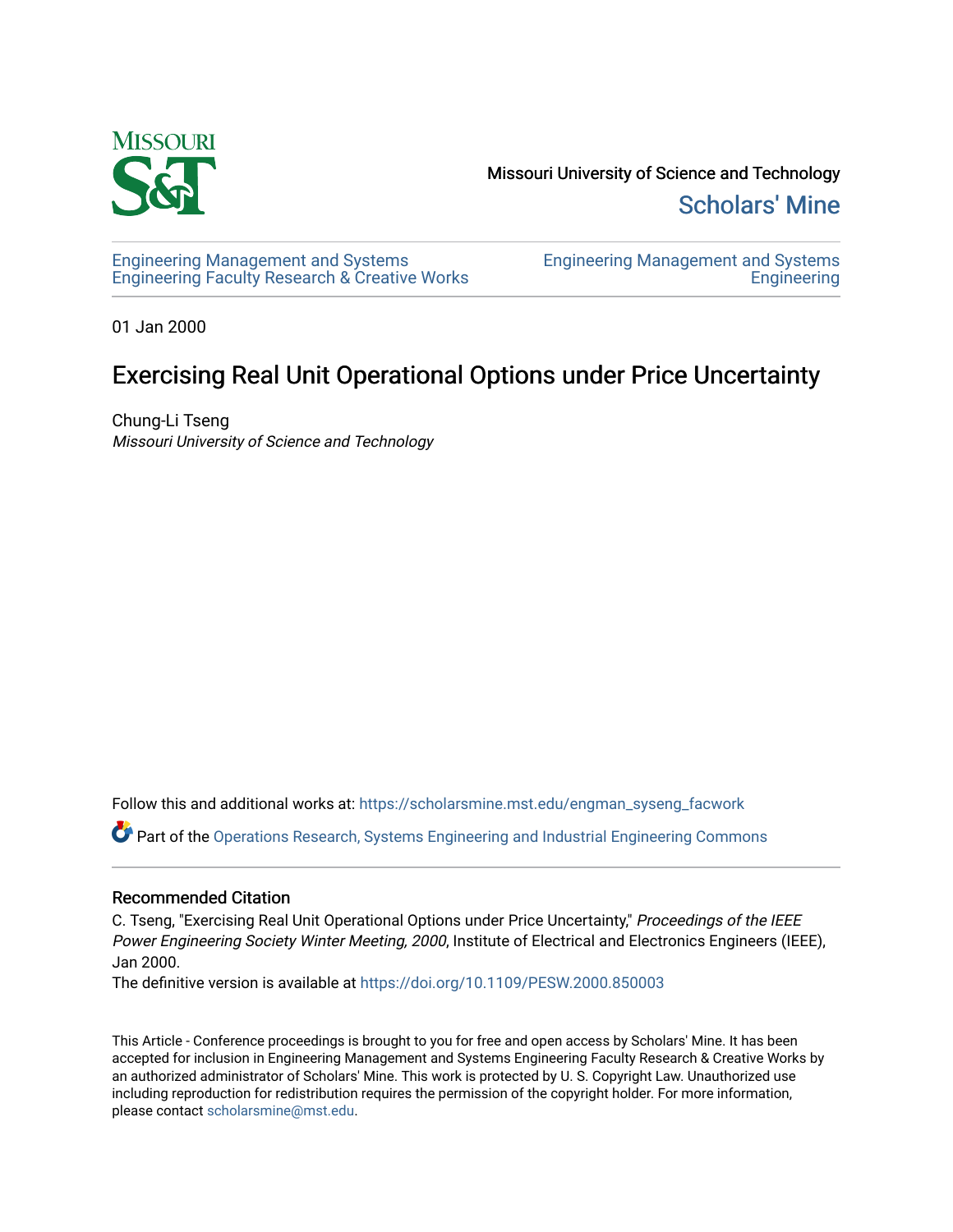# Exercising Real Unit Operational Options under Price Uncertainty

Chung-Li Tseng, Member, **IEEE**  Department **of** Civil **Engineering**  University of **Maryland**  College **Park, MD 20742** 

Abstract: In this paper, we use the real options framework to value the operation flexibility of a power plant. The power plant operation is formulated **as** a multi-stage stochastic problem. We assume that there are hourly spot markets for both electricity and the fuel used by the generator, and that their prices follow some **It0** processes. At each hour, the power plant operator must decide whether or not to run the unit **so as** to maximize expected profit. However, the unit operation is subject to decision lead times and minimum uptime and downtime constraints, *so* the commitment decision must take into account inter-temporal effects. In **this** paper, we present power asset valuation using discrete-time price trees for correlated price processes for both electricity and fuel, such **as** geometric mean reverting processes. With price trees, the valuation problem is solved using stochastic dynamic programming. Numerical results are also presented.

Keywords: Generation asset valuation, unit commitment, real options valuation, financial engineering, deregulated market

#### **I. INTRODUCTION**

Recently valuing options embedded in *real* operational processes, activities or investment opportunities that are not financial instruments has become popular. subject is **known as** *real options* valuation. Given the popularity of the real options approach, power plants have also been valued using such "financial" methodology in the deregulated environment **[8].** The fact is that the core flexibility of a power plant's real options, e.g. committing or decommitting a unit, does not emerge from deregulation. The traditional unit commitment problem (e.g. **[7])** is such an example of optimally exercising these operational real options to achieve cost minimization in the regulated environment, though in the "cost-of-service" world savings from efficient dispatch typically accrued to the ratepayers. With deregulation and the introduction of

spot markets for both electricity output and the fuel input, generation asset owners, whether it be a utility or a merchant operator, must reassess the value of their units accounting for the market opportunity costs. Price information must be incorporated to the unit commitment problems in order to capitalize on the profitable opportunities arising in the market. Doing **so,** utilities and power generators not only optimize their commitment decisions taking into account price stochastics, but also maximize the market value of their power plants over the operating period. **In** this paper, we discuss **using** the operational real options to value a power plant.

In **[2,3,4],** a power plant's valuation is appraised using financial option theory. The idea of these approaches is as follows: **A** power plant, with its associated *heat rate,* converts a particular fuel to electricity. This conversion involves two commodities with different market prices. When the electricity price is high but the fuel price is low, the power plant should run to capitalize the positive and profitable price spread between the price for power and the unit's cost of generation. If the price spread is negative, then the optimal decision is not to run the unit. Therefore, owning a power plant can be regarded **as** holding a series of call options of *spark spreads,* defined **as** the electricity price less the product of the heat rate associated with the generator and the fuel price. Analytical solutions are derived using financial option theory in [2]. Although using option theory to value a power plant is a novel approach, it overlooks the power plant's operational constraints. Without considering the operational constraints, the power plant may be overvalued.

In this paper, we utilize the real options approach to value the operation of a power plant. The power plant operation is formulated **as** a multi-stage stochastic problem. The uncertainties characterized are the prices for electricity and the fuel consumed by the generator. Operational characteristics of a generating unit such **as**  unit startup/shutdown time and minimum uptime **and**  downtime constraints are taken into account. **As** opposed to the approaches using financial options, we emphasize the influence due to these *real* operational characteristics. The operator, after observing the market prices of the electricity and fuel, must decide whether to run the generator or not so **as** to maximize expected profit. Once the commitment or decommitment decision is made, the unit operation is subject to decision lead times, **and**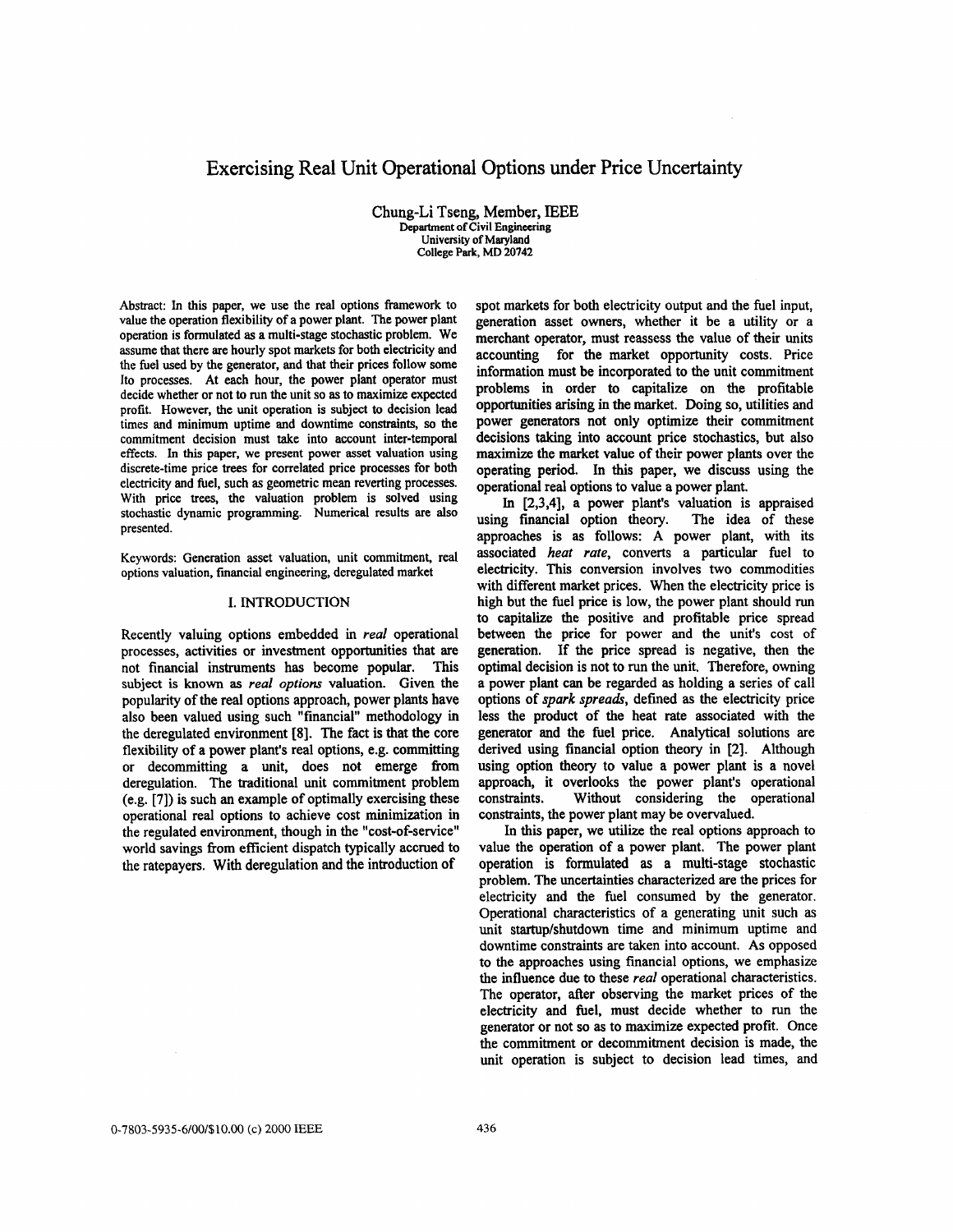minimum uptime and downtime constraints. That is, an on-line (or off-line) unit cannot be turned back down (or on) even if market prices become unfavorable (or favorable) until some minimum uptime (or downtime) requirement is fulfilled.

In **[8],** the generation asset valuation problem with physical constraints has been tackled using **Monte** Carlo (MC) simulation. Their approach, similar to backward dynamic programming steps, applies MC simulation to determine optimal decision criteria starting **fiom** the last period. The process is then repeated and moved backward: having obtained all optimal decision criteria for the subsequent time periods, MC simulation is applied to the current period. In this paper, a more efficient approach is presented. For given (continuous) price processes for the electricity and fuel, the corresponding discrete-time price trees, much like scenario trees, are obtained. With price trees, the generation asset valuation problem can be solved by backward stochastic dynamic programming.

This paper is organized as follows. In Section 2, we provide an overview of the financial options approach for valuing a power plant. The need of incorporating physical constraints into the valuation is introduced in Section 3. **A** mathematical model is presented in Section **4.** The price model is given in Section *5.* We present numerical results in Section *6* **and** conclude this paper in Section **7.** 

#### 11. FINANCIAL OPTIONS APPROACH

**A** power plant consumes a particular fuel and then converts the fuel into electricity. The conversion between electricity and fuel (or heat) is called the (incremental) heat rate of a power plant, denoted by *H* (MMBtu/MWh). To generate 1 **MWh** electricity, for a generator with a heat rate  $H$ , it requires  $H$  MMBtu of heat by burning fuel (e.g. gas or fossil fuel). A higher heat rate implies lower unit operating efficiency. This conversion involves two commodities with different market prices.

In **[2,3,4],** the payoff of a generator is simplified as a linear system. For every 1 WMh electricity generation:

$$
Payoff = PE - H \cdot PF,
$$
 (1)

where  $P^E$  (\$/MWh) and  $P^F$  (\$/MMBtu) stand for electricity and fuel prices, respectively. Given spot prices for electricity and fuel, the plant operator decides whether or not to run the generating unit. Obviously, the operator will run the unit only if  $P^E \geq H \cdot P^F$ . That is, the operator can make a profit by purchasing fuel and using the generator to convert the fuel to electricity, then selling the electricity back to the market. Over **a** period *[O,TJ,*  they proposed:

Power plant value = 
$$
\sum_{t=1}^{T} E_0 \{ \max(P_t^E - H \cdot P_t^F, 0) \}.
$$
 (2)

That is, owning a power plant can be regarded as holding a series of (European) *spark* spread call options (expiring at *t)* as in **(2).** We shall refer to these approaches **as** the financial options approaches in **this** paper.

Using (2) to value a power plant implies

- The unit commitment decisions are made after the prices  $P_t^E$  and  $P_t^F$  are observed, and a unit can be immediately started up if the market prices are favorable, and vice versa. This implies that there is no decision lead time required. 1.
- **2.** There are no intertemporal constraints for the commitment: a unit can be committed/decommitted at any time.
- 3. The unit heat rate  $H$  is a constant at all levels of power generation.

These assumptions, however, are not true in general. In the following section, we should introduce the operational constraints of a power plant and then present a mathematical model for incorporating the operational constraints to the valuation problem.

#### **111.** PHYSICAL CONSTRAINTS FOR A **POWER**  PLANT

The physical constraints of a power plant can be summarized **as** below.

*0* Decision lead times

Decision lead times reflect the nonzero response time of the unit. In our case, these are the generator startup time and shutdown time. Namely, the generator takes a nonzero time from startup to full availability, and fiom normal operation to complete shutdown.

Intertemporal constraints

A thermal generating unit cannot switch between the online mode and the off-line mode at arbitrary frequency, due to both the non-zero response time of the unit and the damaging effects of fatigue. In other words, once a thermal unit is shut **down** (or started up), it is required to **stay** off-line (or on-line) for a minimum period, **known** as the minimum down- (or up-) time, before it can be started up (or shut down) again.

*0* Variable heat rate

In the real world, the heat rate *H* of **a** generator is a function of the generation level. Generally, H increases **as**  the generation level increases. Denote the generation level by *q, H(q)* is normally modeled **as** a quadratic function

$$
H(q) = a_0 + a_1 q + a_2 q^2, \tag{3}
$$

where  $a_0$ ,  $a_1$ , and  $a_2$  are all positive.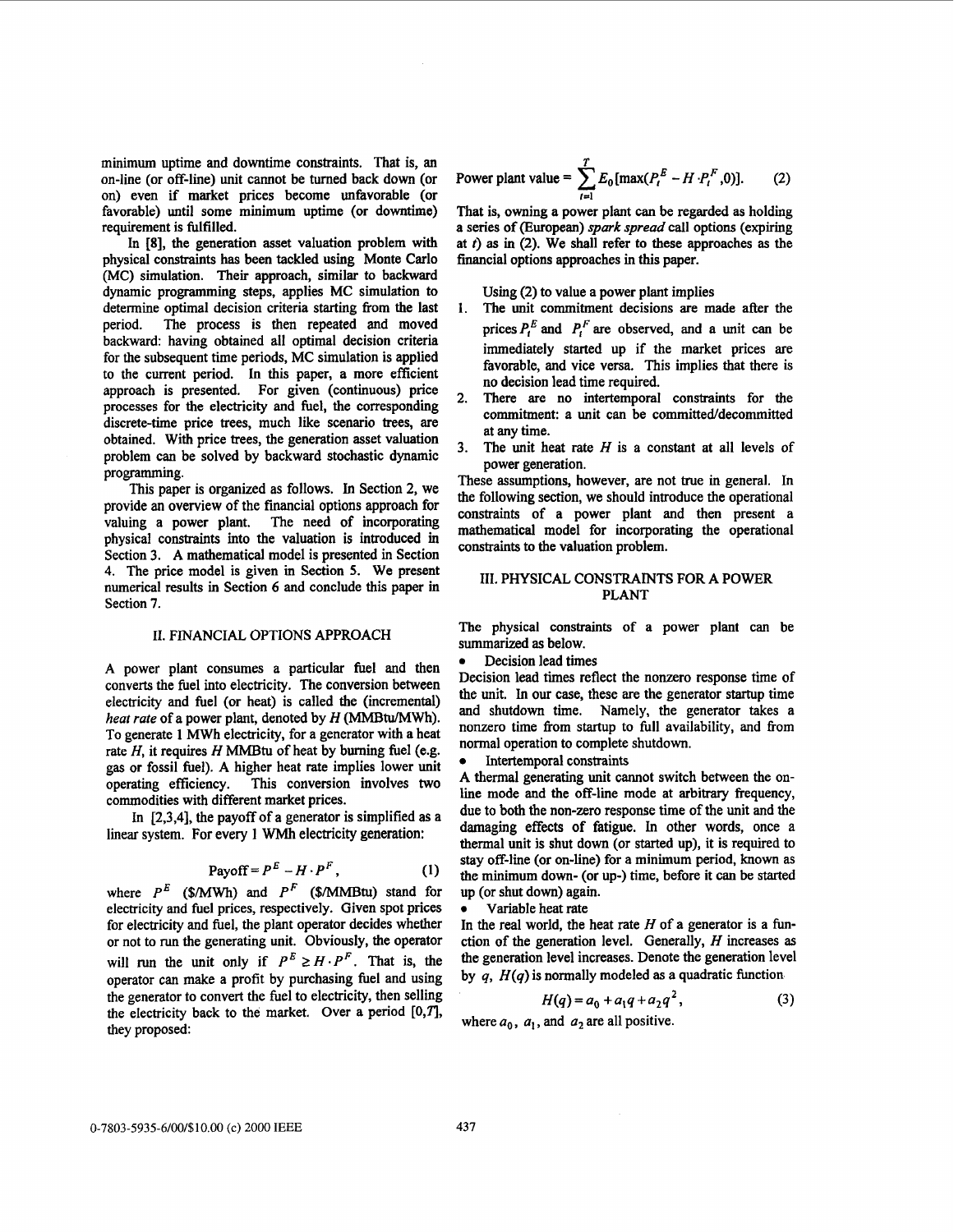#### **Additional costs**

There are other costs encountered in the unit commitment decision such as startup cost and shutdown cost. Both startup and shutdown costs may account for labor and maintenance costs, which may affect the commitment decision.

All these characteristics complicate the (optimal) commitment decision making, especially under price uncertainties. We shall present a mathematical model of these characteristics in the following section.

## IV. MATHEMATICAL **MODEL**

In the development we first introduce the following standard notation. Additional symbols will be introduced when necessary.

t: index for time ( $t = 0, \dots, T$ )

- $u_i$ : zero-one decision variable indicating whether the unit is up or down in time period  $t$
- **x,** : state variable indicating the length of time that the unit has been up or down in time period  $t$
- $t^{on}$ : the minimum number of periods the unit must remain on after it has been turned on
- $t<sup>off</sup>$ : the minimum number of periods the unit must remain off after it **has** been turned off
- *qr* : decision variable indicating the amount of power the unit is generating in time period  $t$
- $q^{\text{min}}$ : minimum rated capacity of the unit
- *qmax* : maximum rated capacity of the unit
- $P_t^E$ : electricity price (\$/MWh) in time period *t*
- $P_t^F$ : fuel price (\$/MMBtu) in time period t
- $C(q_i, P_i^F)$ : fuel cost for operating the unit at output level  $q_i$  in time period *t* when the fuel price is  $P_t^F$
- $S_n$ : startup cost associated with turning on the unit in time period *t*

In this paper, the unit of time period is in hours. Let  $F(u_t, x_t; P_t^E, P_t^F)$  be the power plant value if the period **starts** at **state x,** in time period *t* with observed electricity and fuel prices  $(P_t^E, P_t^F)$ . The recurrence equations can be easily formulated **as** follows:

$$
F_t(u_t, x_t; P_t^E, P_t^F) = (P_t^E q_t - C(q_t, P_t^F) - S_u(1 - u_{t-1}))u_t
$$
  
+ 
$$
\max_{x_{t+1}, u_{t+1}} E_t[F_{t+1}(u_{t+1}, x_{t+1}; P_{t+1}^E, P_{t+1}^F)]
$$
 (4)

subject to the following constraints. State transition constraints

$$
x_{t} =\begin{cases} \min(t^{\text{on}}, \max(x_{t-1}, 0) + 1) & \text{if } u_{t} = 1\\ \max(-t^{\text{off}}, \min(x_{t-1}, 0) - 1) & \text{if } u_{t} = 0 \end{cases}
$$
(5)

Minimum uptime/dovntime constraints

\n
$$
u_{t} = \begin{cases}\n1 & \text{if } 1 \leq x_{t-1} \leq t^{\text{on}}, \\
0 & \text{if } -1 \geq x_{t-1} \geq -t^{\text{off}}, \\
0 \text{ or } 1 & \text{if } 1 \leq x_{t-1} \leq t^{\text{on}},\n\end{cases} \tag{6}
$$

Initial conditions on  $u_t$  and  $x_t$  at  $t=0$ .

#### **V. PRICE MODEL**

In this paper we assume that price processes for both electricity and fuel are given. We focus on the following two processes for electricity and fuel advocated by [1].

$$
d\ln(P_t^E) = -\mu^E(\ln(P_t^E) - m_t^E)dt + \sigma^E dB_t^E, \qquad (7)
$$

**(8)** 

and  
\n
$$
d \ln(P_t^F) = -\mu^F (\ln(P_t^F) - m_t^F) dt + \sigma^F dB_t^F,
$$

where  $B_i^E$  and  $B_i^F$  are two Wiener processes with instantaneous correlation *p.* 

The above commodity price models are characterized by mean reversion and lognormally distributed, seasonal prices. Because, to varying degrees, both electricity and fuel have associated storage costs, their prices are determined to a large degree by the forces of producer supply and consumer demand and less so by investor speculation  $[1]$ .

In this paper, we approximate the two price processes in (7) and **(8)** by a discrete-time price tree. Assume  $y = \ln P$  the logarithm of either the electric price or gas

price. The process of y is of the following form:  
\n
$$
dy = -\eta(y - \overline{y})dt + \sigma dB,
$$
\n(9)

called the mean-reverting (MR) processes, e.g. *[5],* where  $\eta$  is the reversion speed, and  $\bar{y}$  is the "mean" level of prices. Representing a mean-reverting process as a price tree has been studied in *[6].* Three branching processes are possible at each node in **a** trinomial model, **as** depicted in Fig. 1.



**Fig. 1 Altemative branching in a MR trinomial model**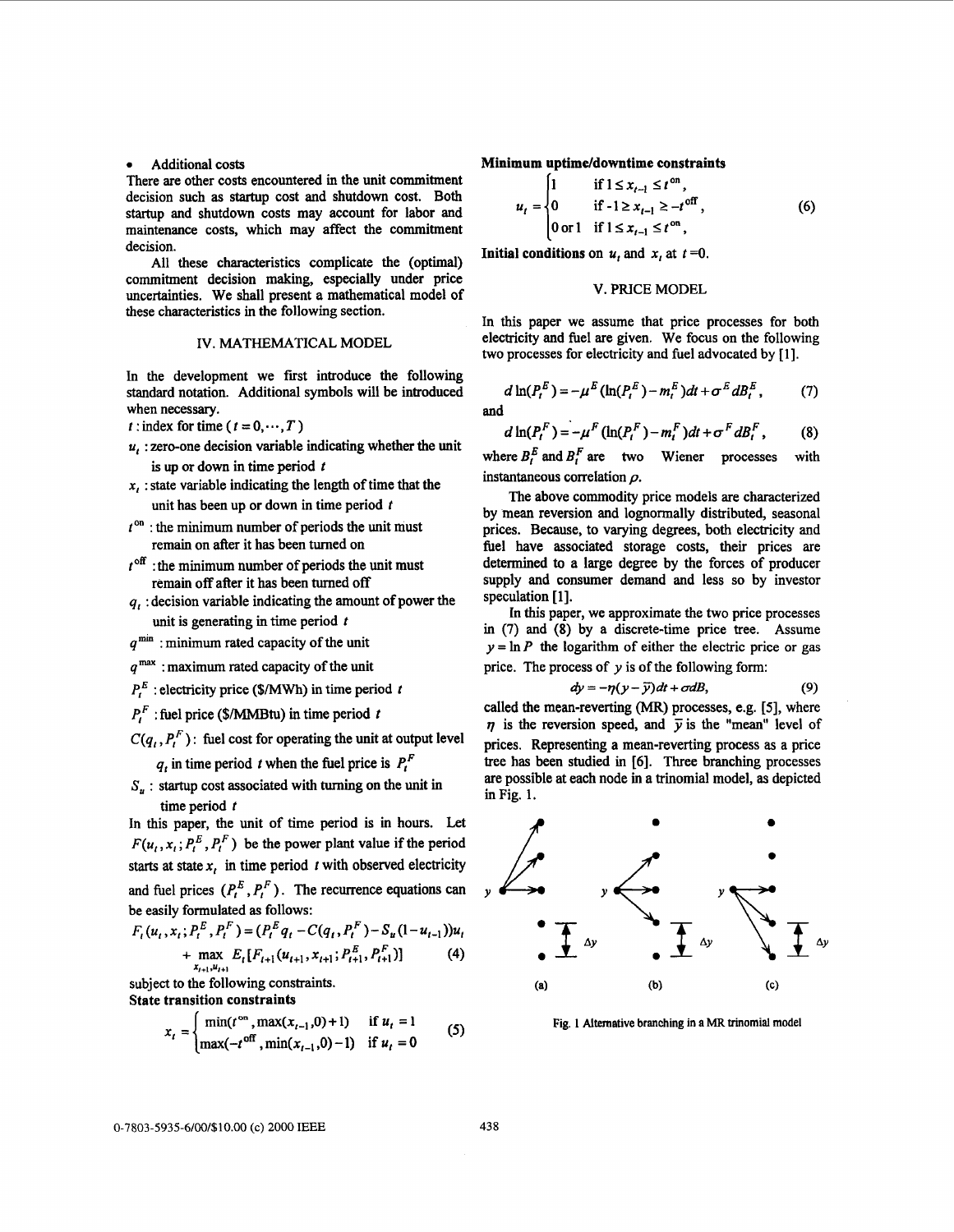We can use **an** integer variable *k* to generalize the three cases such that a price y branches into  $y + (k+1)\Delta y$ ,  $y+k\Delta y$  and  $y+(k-1)\Delta y$ , where  $k = 1, 0,$  and -1 corresponding to cases (a), (b) and (c) in Fig. 1, respectively. For a small given time step  $\Delta t$ , the price step  $\Delta y$  in the branches was suggested to be [6]

$$
\Delta y = \sigma \sqrt{3\Delta t} \ . \tag{10}
$$

In Fig. 1, cases (a) and (c) represent the reversion case when the prices are far deviated from the mean level  $\bar{y}$ , while case (b) occurs for normal situations.

We extend the method to a two-dimensional tree to encompass both electricity and gas prices. Let  $(y_1, y_2)$  =  $(\ln P^E, \ln P^F)$ . Each price node in the  $(y_1, y_2)$  plane branches into  $3 \times 3 = 9$  price nodes in the plane corresponding to the following time period **as** shown in Fig. **2.**  The 9 branching probabilities can be obtained by solving a linear program [9].



**Fig. 2:** *An* **illustration of a 2D trinomial price model** 

With a price tree as shown in Fig. 2, the generation asset evaluation problem in **(4)** can be solved easily. Assume that (4) is now applied to a node (or a *leaf*) of the price tree, denoted by  $(P_t^{E,i}, P_t^{F,i})$ , where superscript *i* denotes some index of nodes at a given time. Let *A,(i)*  denote the index set of the descendents for node *i* at time *t.* Therefore,  $(i, j)$   $\forall j \in A_i$  *(i)* represent all price branches stemmed from node *i* at time  $t$ . Assume that  $(i, j)$ ,  $j \in A_t(i)$  is associated with a branching probability  $p_t^{i,j}$ . The expectation term in **(4)** can now be rewritten:

$$
F_t(u_t, x_t; P_t^{E,i}, P_t^{F,i}) = (P_t^{E,i}q_t^i - C(q_t^i, P_t^{F,i}) - S_u(1 - u_{t-1}))u_t
$$
  
+ max 
$$
\sum_{x_{t+1}, u_{t+1}} \sum_{j \in A_t(i)} p_t^{i,j} F_{t+1}(u_{t+1}, x_{t+1}; P_{t+1}^{E,j}, P_{t+1}^{F,i})]
$$
 (11)

Equation (11) now reduces to a stochastic dynamic programming recurrence relation, and can be solved efficiently.

## VI. NUMERICAL RESULTS AND DISCUSSIONS

We have implemented the proposed method for valuing a power plant in FORTRAN. This section presents power plant in FORTRAN. numerical test results. The proposed method has been applied to a natural gas-fueled generating unit with the following input-output characteristics:

$$
H(q_t) = 820 + 9.023q_t + 0.00113q_t^2
$$
 (12)

with  $q^{\text{min}} = 300 \text{ MW}, q^{\text{max}} = 1000 \text{ MW}.$  We let  $t^{\text{on}} = t^{\text{off}}$  $= 5$ . Unless otherwise mentioned, we let  $T=168$  hours. Also we assume that the electricity prices and fuel prices both follow the processes described by **(7)** and **(8).** The parameters of the price processes are obtained by fitting historical price **data** series of Nymex natural gas prices and electricity prices from the California Power exchange, taking the logarithm of these prices as our basic data series. For gas we obtain  $\mu^F = 6.95 \times 10^{-4}$  and  $\sigma^F =$ 0.019. For electricity we obtain  $\mu^E$  =0.072 and  $\sigma^E$  =0.27. As aforementioned,  $m_t^E$  captures the cyclical nature of the expected electricity prices. Detailed  $m_t^E$  values can be found in [9]. At time 0 suppose prices  $P_0^E = 20$ (\$/MWh) and  $P_0^F = 2.2$  (\$MMBtu) are observed. We assume that the instantaneous correlation coefficient between electricity and natural gas is  $\rho = 0.5$ .

By repeatedly running the program with different parameters, we obtain **the** following sensitivity analysis results. These are the relations between the power plant value vs. T (in Fig. 3a), power plant value vs.  $\mu^E$  (in Fig. 3b), and power plant value vs.  $\sigma^E$  (in Fig. 3c).

It can be seen that the power plant value increases approximately linearly as the length of the planning horizon T increases **as** in Fig. 3a. The power plant value decreases as  $\mu^E$  increases. This is because with bigger  $\mu^E$  any price deviation from the mean does not last long, thus there are fewer "lasting" profitable opportunities. Moreover, the physical constraints of the unit place restrictions against the unit to react to these profitable opportunities of short durations. Finally in Fig. 3c, we **see** that the plant value increases **as** the price volatility  $\sigma^E$  increases. Moreover, the plant value is extremely sensitive to the price volatility. It can be estimated from Fig. 3c that a 1 % increase in  $\sigma^E$  would result in roughly a 1 % increase of the power plant value. This result

0-7803-5935-6/00/\$10.00 (c) 2000 IEEE